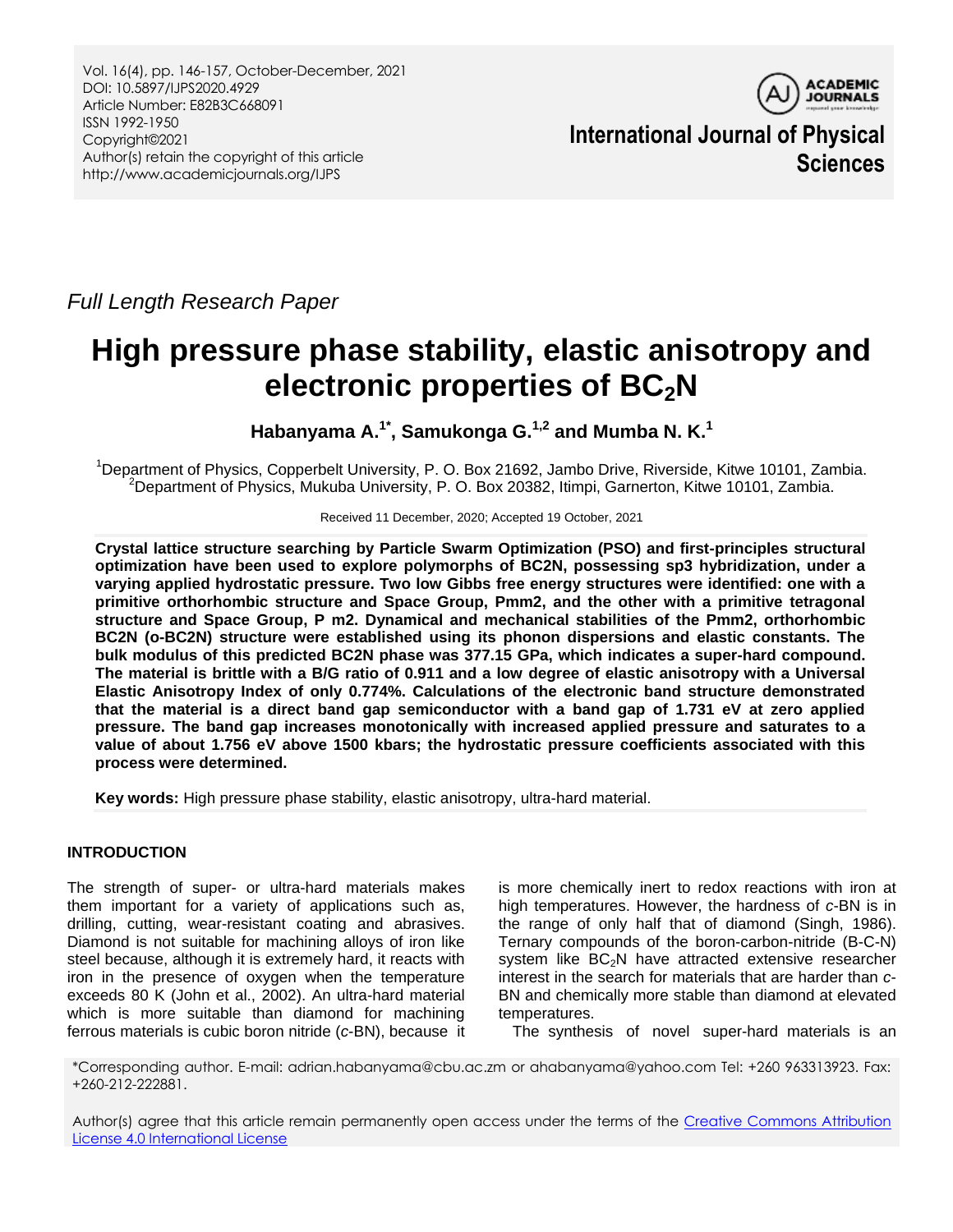important area of frontier research in high-temperature and high-pressure (HTHP) technology. Single crystal super-hard materials have been experimentally synthesized under high temperature and pressure conditions using laser heated diamond-anvil cells (DAC) (Stavrou et al., 2016). There are contradictory results reported by different authors (Nakano, 1996; Kagi et al., 1996) on the attempted experimental synthesis of B–C–N compounds. There is no clarity on whether the resulting materials were solid solutions of carbon with cubic boron nitride or mixtures of dispersed diamond with cubic boron nitride. Nano-crystalline  $BC<sub>2</sub>N$  has been synthesized by HTHP (Solozhenko et al., 2001; Zhao et al., 2002) and the measured hardness reached 76 GPa (Solozhenko et al., 2001) and 62 GPa (Zhao et al., 2002), which are higher than that for *c*-BN. It remains a major challenge to determine the crystal structure of  $BC_2N$  using experimental methods like x-ray diffraction (XRD) because of the very close and low values of atomic masses for boron, carbon and nitrogen atoms, which are 10.81, 12.01 and 14.01 respectively; these three elements are 'neighbors' on the periodic table and their diffraction peaks tend to overlap. Therefore, first principles methods are important in determining the crystal structure of  $BC_2N$  polymorphs. This knowledge could assist in developing cheaper methods of synthesizing the material. First principles methods may also assist in exploring other technologically useful properties of  $BC<sub>2</sub>N$ .

Previous theoretical studies on this material were based on the assumption that  $BC_2N$  is a derivative of carbon and boron nitride (BN) structures. These studies therefore proposed phases that are probable derivative combinations of carbon (diamond or graphite) and boron nitride structures like, cubic-BC<sub>2</sub>N (Luo et al., 2007<sup>b</sup>), zinc blende-BC<sub>2</sub>N (Sun et al., 2001) and wurtzite-BC<sub>2</sub>N (Luo et al., 2007<sup>a</sup>). Some theoretical work on diamond-like boron carbon nitrides (d-BC<sub>x</sub>N) (He et al., 2019; Gao et al., 2017, 2018) has also been carried out. In the present study, we have taken an approach using an algorithm called Particle Swarm Optimization or PSO (Gao et al., 2010; Wang et al., 2012) which does not make any initial assumption regarding any starting or derivative structures.

PSO is one of several popular Swarm Intelligence (SI) algorithms. Swarm Intelligence is a part of Artificial Intelligence (AI). In this case, the word "swarm" can be understood in the context of the choreography of a flock of birds, which are a collection of individual elements that perform random iterations. Although these individual elements of a swarm are not centrally controlled, they have memory and can monitor their best past positions, *P*<sub>best</sub> (e.g. at energy minima) and their interactive "wellness", in relation to other members of their population and the environment, at these best positions. Each element can therefore use its memory of past experiences to adjust its direction of motion and speed. After a while the whole swarm converges to a stable

formation. Swarm Intelligence involves the collective study of the individuals' behavior in population interaction. By considering chemical elements as the individuals of a swarm, we use PSO and swarm convergence in order to predict the formation of compounds of these elements in various atomic bonding environments (e.g., metallic, ionic and covalent bonding).

Atomic binding in ultra-hard materials is predominantly covalent in nature. Plastic and elastic deformations are strongly resisted by covalently bonded materials (Zhao et al., 2016). Ultra-hard materials are often formed by light elements like C, B, O and N (Habanyama et al., 2018) which are suitable for the formation of short directional and shear resistant covalent networks (Hu et al., 2016, 2017).

The electronic properties of B-C-N compounds are also of interest. B, C, and N have 3, 4, and 5 valence electrons, that is, with  $2s^22p^1$ ,  $2s^22p^2$  and  $2s^22p^3$  as valence electronic configurations respectively. Compound phases of the type,  $B_xC_vN_z$  (where,  $x = z$ ) are isoelectronic, that is, they have similar atomic connectivity with the same number of valence electrons. Compounds with this stoichiometry, like  $BC_2N$  and  $BC_4N$  are expected to be insulators or semiconductors (Zhao et al., 2002; He et al., 2004). In crystals that are mostly covalently bonded, the length and density of the bonds determine the hardness. Partial metallic and a degree of ionic bonding, that is, metallicity (Guo et al., 2008) and iconicity (Gao et al., 2003) respectively, may also have an effect on the hardness. These bonding parameters can be calculated using first principles. Vickers hardness, *H<sup>V</sup>* in GPa can be expressed using a microscopic model of hardness (Guo et al., 2007, 2008) as:

$$
H_V(GPa) = 1051N_e^{\frac{2}{3}}d^{-2.5}\exp\left(-1.191f_i - 32.2f_m^{0.55}\right) \tag{1}
$$

where, *Ne* is the density of valence electrons associated with the bonds expressed in  $A^{-3}$  units, *d* is the length of the bonds expressed in angstroms, *f<sup>i</sup>* is the iconicity (Gao et al., 2003; He et al., 2005) in the bonding mechanism and  $f_m$  is a factor which expresses the level of metallicity (Guo et al., 2007) in the bonding. The term,  $\exp \left(-1.191 f_i - 32.2 f_m^{0.55} \right)$  in Equation (1) is therefore a correctional factor to account for partial ionic and metallic bonding.

Super-hard materials have a Vickers hardness which is greater than 40 GPa (Solozhenko and Gregoryanz, 2005). The degree of hardness of a material can be estimated or scaled using its shear and bulk moduli (Clerc, 1999). In particular, materials with a bulk modulus greater than 250 GPa are expected to be super-hard (Lowther, 2000). The elastic moduli of essentially all known single crystals depend, to some extent, on the crystals' orientation. This means that the crystals are anisotropic as opposed to isotropic in their elastic response. An understanding of the susceptibility of a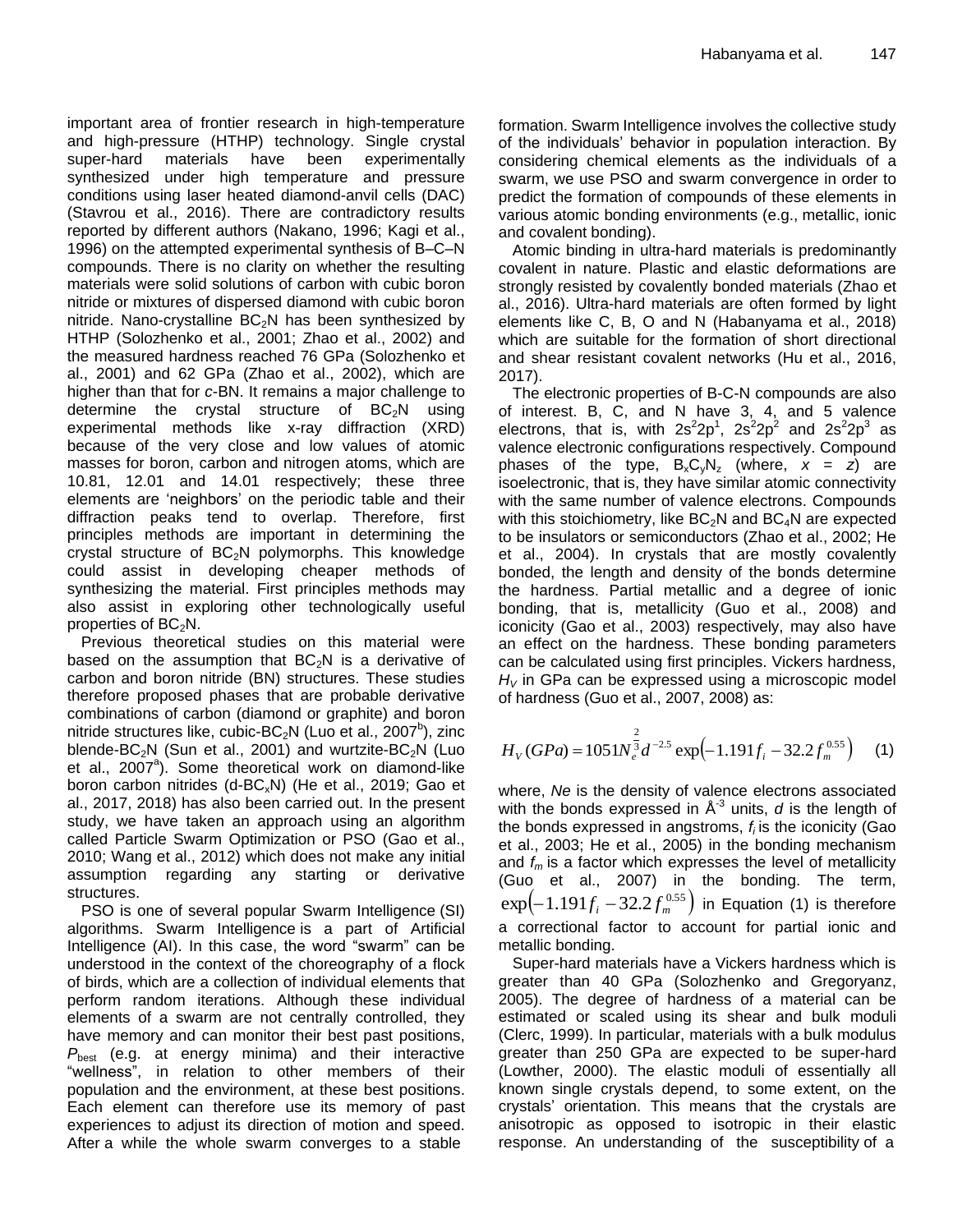material to lattice distortions and micro-cracks is very important for its application and this is related to the degree of elastic anisotropy of the material. The effects of anisotropy in several crystal phenomena like phase transformation and dislocation dynamics have been reported (Ledbetter and Migliori, 2006). The present study investigates the compound phases of  $BC_2N$  in terms of their stability under a varying hydrostatic pressure, as well as the anisotropic and electronic properties.

#### **COMPUTATIONAL METHODS**

The Particle Swarm Optimization (PSO) algorithm (Gao et al., 2010; Wang et al., 2012), which was described earlier was used in a study conducted to determine the structural phases of  $BC_2N$ , with the lowest values of the Gibbs free energy, at a temperature of 0K. We made use of the Crystal structure AnaLYsis by Particle Swarm Optimization (CALYPSO) software (Wang et al., 2010) implementation of the PSO algorithm (Gao et al., 2010; Wang et al., 2012). The PSO algorithm tends to achieve swarm convergence prematurely because the best past positions,  $P_{\text{best}}$ , described in our Introduction, are not controlled by any parameter. In order to avoid this, CALYPSO incorporates additional methods like structural generation symmetry constraints (Wang et al., 2012). The main input to a CALYPSO calculation is the chemical formula (stoichiometry) of the compound to be studied. Several structural phases are generated by the CALYPSO software and displayed according to the magnitude of their enthalpies. Information regarding the space groups of the structures is also generated and displayed. In this study, we investigate two of these structures. Some recent research works (Habanyama and Samukonga, 2021; Gao et al., 2019; Wang at al., 2019; Su et al., 2017) has successfully made use of the CALYPSO software package.

In the present work, Particle Swarm Optimization simulations were performed where a unit cell had up to 16 atoms. Quantum Espresso (Giannozzi et al., 2009), which is a widely used implementation of the Density Functional Theory (DFT), was used to perform the PSO associated structural optimization procedures. Some structural and electronic properties were also determined using Quantum Espresso simulations. The interaction between electrons and ion cores were modeled using the Andrea Dal Corsotype ultra-soft pseudo-potentials (USPP) for N, B and C with the respective valence electronic configurations,  $2s^22p^3$ ,  $2s^22p^2$  and  $2s^22p^1$ . The exchange interaction and correlation between electrons was calculated using the Generalized Gradient Approximation (GGA-PBE) model (Perdew et al., 1996). The plane-wave functions' cut-off kinetic energy used was 70 Ry and the k-point mesh was sampled as  $16\times16\times16$  Monkhorst Pack (Monkhorst and Pack, 1976) in the Brillouin zone. The threshold of the self-consistent field (SCF) was convergent within 10<sup>-3</sup> eV/atom. The Xcrysden software package (Kokalj, 2003) was used to visualize the predicted crystal structures. The structures were then tested for energetic (thermodynamical), vibrational (dynamical) and elastic (mechanical) stabilities.

Thermodynamical or energetic stability depends on Gibbs free energy, *G* of the system

$$
G = E + PV - TS \tag{2}
$$

A structural phase with the lowest value of *G* is the most thermodynamically stable phase, where *S* is the entropy of the system, *T* is the temperature, *P* is the pressure, volume is *V* and the internal energy is *E*. If the pressure on a stable structural phase is

increased, its Gibbs free energy can become equal to that of another phase. If a further increase in pressure causes the phase with the previously lower Gibbs free energy to have a higher energy than the other phase, then a pressure induced phase transformation occurs. It is assumed in our calculations that the structures of the compounds being studied are in their ground states at absolute zero of temperature. We calculate the enthalpy, *H* as a function of pressure in order to predict any possible structural phase transitions,

$$
H = E + PV \tag{3}
$$

The pressure at absolute zero of temperature is given by

$$
P = -\frac{\partial E}{\partial V} \tag{4}
$$

The transition pressure can therefore be determined by computing the variation of the internal energy at different volumes of the unitcell.

In order to establish the vibrational or dynamical stability of a material, the entire spectrum of its lattice vibrational modes needs to be analyzed. For a material to be dynamically stable, all lattice frequency calculations at reciprocal lattice vectors in the Brillouin zone should be positive, since negative values would imply imaginary or non-existent phonons. We used two different methods to calculate phonon dispersion frequencies and spectra. In the first method, we only performed phonon calculations at the Brillouin zone center (the Г point). In this case, we used the density functional perturbation or "linear response" theory (Baroni et al., 1987; Giannozzi et al., 1991) as implemented by the Quantum Espresso package. The second method used was the finite displacement and supercell method, as implemented by the Phonopy (Togo and Tanaka, 2015) software package. We performed calculations along **k** -point paths such that the resulting phonon dispersion curves covered the Brillouin zone. In these calculations, controlled forces are induced on the atoms by systematically displacing them from their equilibrium positions and storing this displacement information in supercells. Our  $BC_2N$ calculations used 2×2×2 supercells with 64 atoms. The induced atomic forces were calculated from each supercell using Quantum Espresso. The Phonopy package was then used to extract the atomic displacement information together with the corresponding induced atomic forces in order to generate force constants and build dynamic matrices. The dynamic matrices were used to calculate phonon frequencies along the required **k**-point paths. In both the density functional perturbation theory application and the finite displacement and supercell method, the units of the frequencies presented in the results were, THz (4 meV ~1 THz).

Second order elastic constants need to be considered in order to establish the elastic or mechanical stability of a material. The bulk and shear moduli were determined using three different methods. The first method assumes a uniform strain, also known as the Voigt calculation (Voigt, 1928). The second method assumes uniform stress, this is the Reuss (Reuss and Angew, 1929) calculation and thirdly the averaging of the Voigt and Reuss calculations gives the Hill (Hill,1963) values.

To obtain the Voigt bulk and shear moduli, represented as  $B_V$  and *G<sup>V</sup>* respectively, Equations (5) and (6) were used:

$$
B_V = (1/9)[(C_{33} + C_{22} + C_{11}) + 2(C_{23} + C_{13} + C_{12})]
$$
\n(5)

and

$$
G_V = (1/15)[(C_{33} + C_{22} + C_{11}) - (C_{23} + C_{13} + C_{12}) + 3(C_{66} + C_{55} + C_{44})],
$$
\n(6)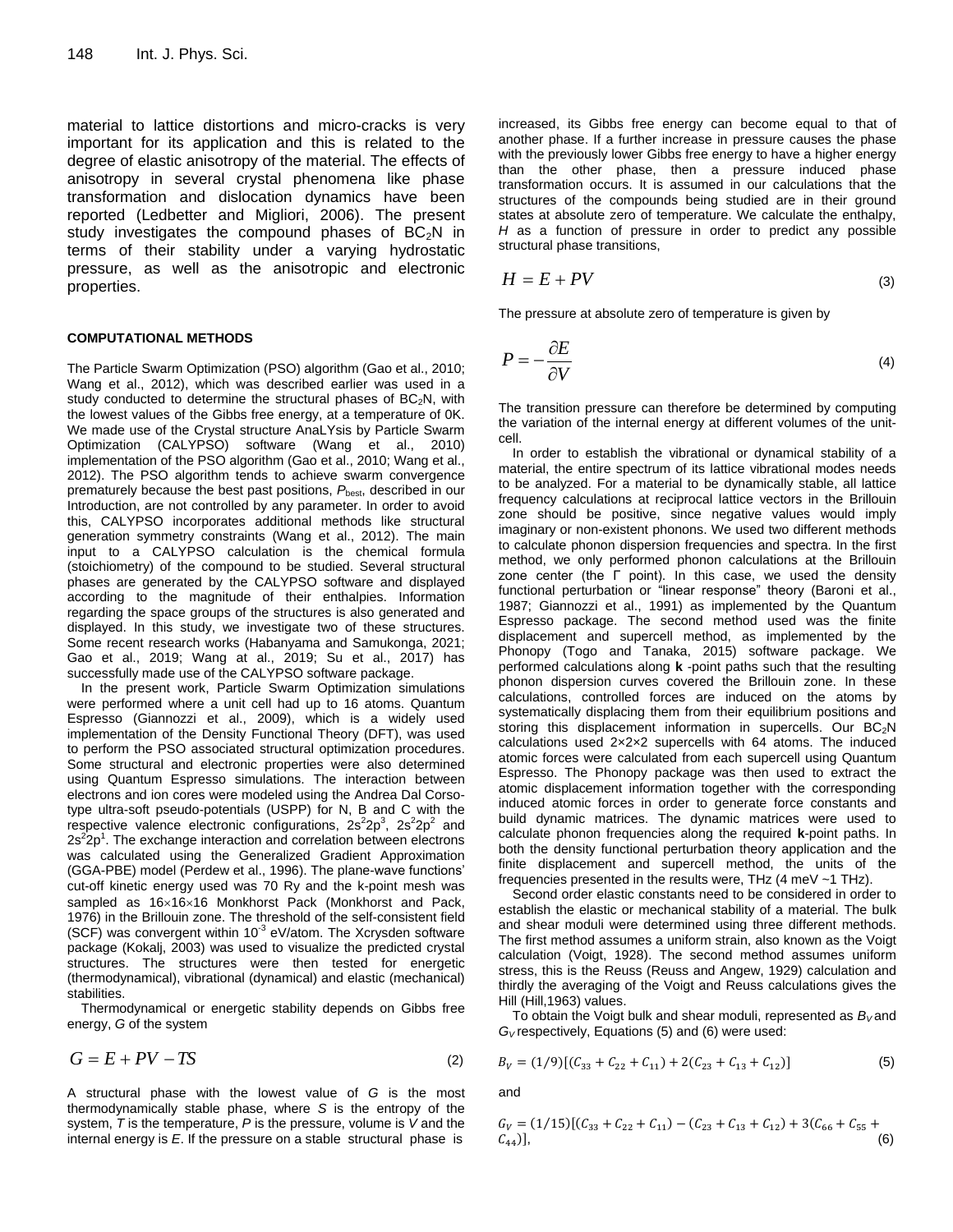*C*ij being the stiffness constants.

To calculate the Reuss bulk and shear moduli, represented as *B<sup>R</sup>* and *G<sup>R</sup>* respectively, we used Equations (7) and (8):

$$
B_R = 1/[(S_{33} + S_{22} + S_{11}) + 2(S_{23} + S_{13} + S_{12})]
$$
\n(7)

and

$$
G_R = 15/[4(S_{33} + S_{22} + S_{11}) - (S_{23} + S_{13} + S_{12}) - 3(S_{66} + S_{55} + S_{44})]
$$
\n(8)

*S*ij being the compliances.

Equations (9) and (10) were used to obtain the averages or Hill values of the shear and bulk moduli respectively:

$$
G_H = \frac{1}{2}(G_V + G_R) \tag{9}
$$

and

$$
B_H = \frac{1}{2}(B_V + B_R). \tag{10}
$$

Equations (11) and (12) were used to obtain Hill averages of the Young modulus,  $E_H$  and Poisson's ratio,  $v_H$ :

$$
E_H = \frac{9B_H G_H}{3B_H + G_H} \tag{11}
$$

and

$$
v_H = \frac{3B_H - 2G_H}{2(3B_H + G_H)},\tag{12}
$$

respectively. Unless indicated otherwise, all results of the elastic moduli presented in this work are Hill values.

Cubic crystals exhibit elastic isotropy in terms of their bulk modulus alone and  $B_V = B_R$ . Any anisotropy in a cubic lattice is purely shear related where,  $G_V \neq G_R$ . In lattice structures that are not cubic, both shear and bulk moduli anisotropies are present. The Universal Elastic Anisotropy Index, A<sub>U</sub> (Ranganathan and Ostoja-Starzewski, 2008),

$$
A_U = 5\frac{c_V}{c_R} + \frac{B_V}{B_R} - 6\tag{13}
$$

gives a way of quantifying the combined degree of anisotropy due to both shear and bulk moduli. We see from Equation (13) that when a crystal is totally isotropic then,  $G_V = G_R$  and  $B_V = B_R$ ; therefore,  $A_U = 0$ . It is the degree of departure from zero of the Universal Elastic Anisotropy Index that quantifies the level of elastic anisotropy in a crystalline material.

#### **RESULTS**

Two low Gibbs free energy crystal structures were identified in our search to determine the polymorphs of BC<sub>2</sub>N. The first structure had the Hermann Mauguin Space Group, Pmm2 [space group number index, 25]. This is an orthorhombic Bravais lattice with the Point Group, mm2. It has a primitive lattice type as signified by the ‗P' in the space group. The second structure had the Hermann Mauguin Space Group, P 4 m2 [space group number index, 115]. This is a primitive tetragonal Bravais lattice with the Point Group, 4 2m. Figures 1(a) and (b)

show diagrams of these two structures as visualized by the Xcrysden software package (Kokalj, 2003).

There are no boron-to-boron (B-B) bonds seen in Figures 1(a) and (b). According to previous studies (Sun et al., 2001; Nozaki and Itoh, 1996), B-B bonds are not expected to exist in covalently bonded structures of the B-C-N system because they would make the structures less stable by effectively increasing the total energy of the system.

Total-energy calculations were used to analyze the response of the two  $BC<sub>2</sub>N$  structural phases in Figures 1(a) and (b) under hydrostatic compression. We started these calculations with an equilibrium lattice parameter at absolute zero of temperature; thereafter the pressure was increased incrementally. At each fixed value of the pressure, the unit-cell volume, the internal energy and the enthalpy, *H* were calculated. Figure 2 is a graphic presentation of the changes in enthalpies for the two structures with increased hydrostatic pressure in the range from 0 to 1400 kbar.

The orthorhombic, Pmm2 structure is seen to be more thermodynamically stable than the tetragonal, P 4 m2 structure in the entire pressure range. The fact that the two graphs do not cross each other means that a pressure-induced phase transition is not possible between these two structures within the pressure range investigated.

Figure 3(a) shows a plot of the internal energy against the volume of the  $BC_2N$  unit cell. Figure 3(b) shows a similar plot for germanium, which demonstrates the socalled, "common tangent" construction. The transition pressure between the two Ge phases in Figure 3(b) is the negative of the common tangent's gradient. The study of Ge is not part of the current work but Figure 3(b) was included for the sole purpose of comparing it to Figure 3(a), hence demonstrating that there is no possible common tangent between the energy-against-volume plots of the  $BC_2N$  phases and therefore no possible phase change.

Table 1 presents our  $BC_2N$  phonon calculation results under zero pressure at the Brillouin zone center (the Г point). The tetragonal structure exhibits some negative frequencies as seen in the table, indicating that it is not dynamically stable. On the other hand, the orthorhombic phase could possibly be stable as no negative phonon frequencies are seen for the Г point. The orthorhombic structure was therefore subjected to further tests while no further work was carried out on the tetragonal structure.

Some high symmetry points and lines are shown in the first Brillouin zone of the primitive lattice of the orthorhombic structure in Figure 4.

The finite displacement and supercell method, as implemented by the Phonopy software package (Togo and Tanaka, 2015) was used to perform phonon calculations for the orthorhombic  $BC<sub>2</sub>N$  along the **k**-point path:  $\Gamma \rightarrow R \rightarrow Z \rightarrow T \rightarrow Y \rightarrow S \rightarrow \Gamma \rightarrow X$ . Figure 5 shows the resulting phonon dispersion curves.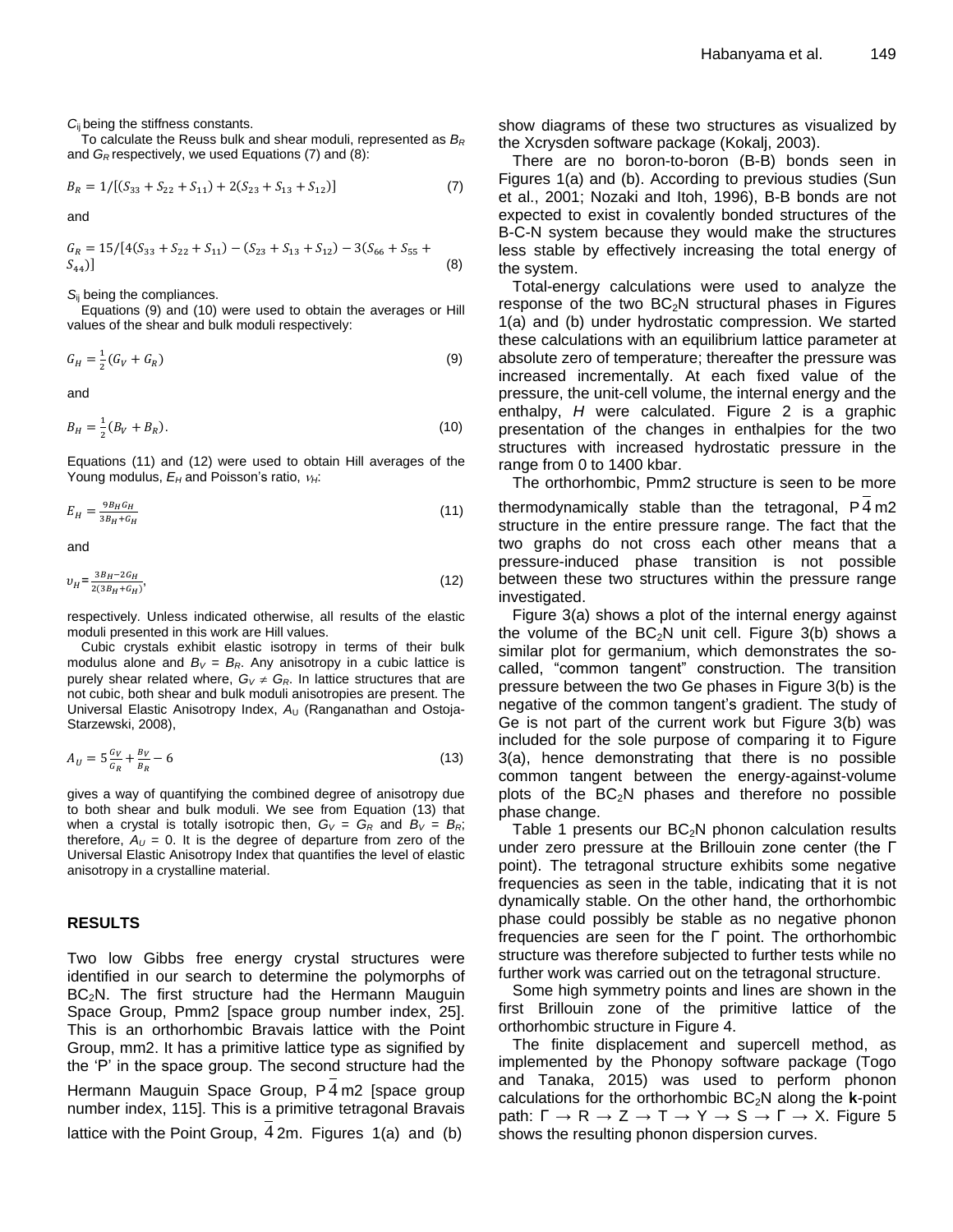

**Figure 1.** (a) An Orthorhombic BC<sub>2</sub>N lattice cell having Hermann Mauguin Space Group, Pmm2 [SG index, 25] and Point, Group, mm2. (b) A Tetragonal BC<sub>2</sub>N lattice cell having Hermann Mauguin Space Group, P 4 m2 [SG index, 115] and Point Group, 4 2m.



Figure 2. Enthalpies per four atom formula unit of tetragonal BC<sub>2</sub>N (solid circles) and orthorhombic  $BC_2N$  (open circles) plotted against the hydrostatic pressure.

Table 1 shows that the lowest and highest phonon frequencies are 3.3164 and 37.7817 THz respectively. Figure 5 shows the natural vibrational frequencies of orthorhombic  $BC_2N$  to be in a band from about 0.0 to 38 THz. Our finite displacement and supercell method results are therefore in general agreement with our density functional perturbation theory results. The absence of negative phonon frequencies throughout the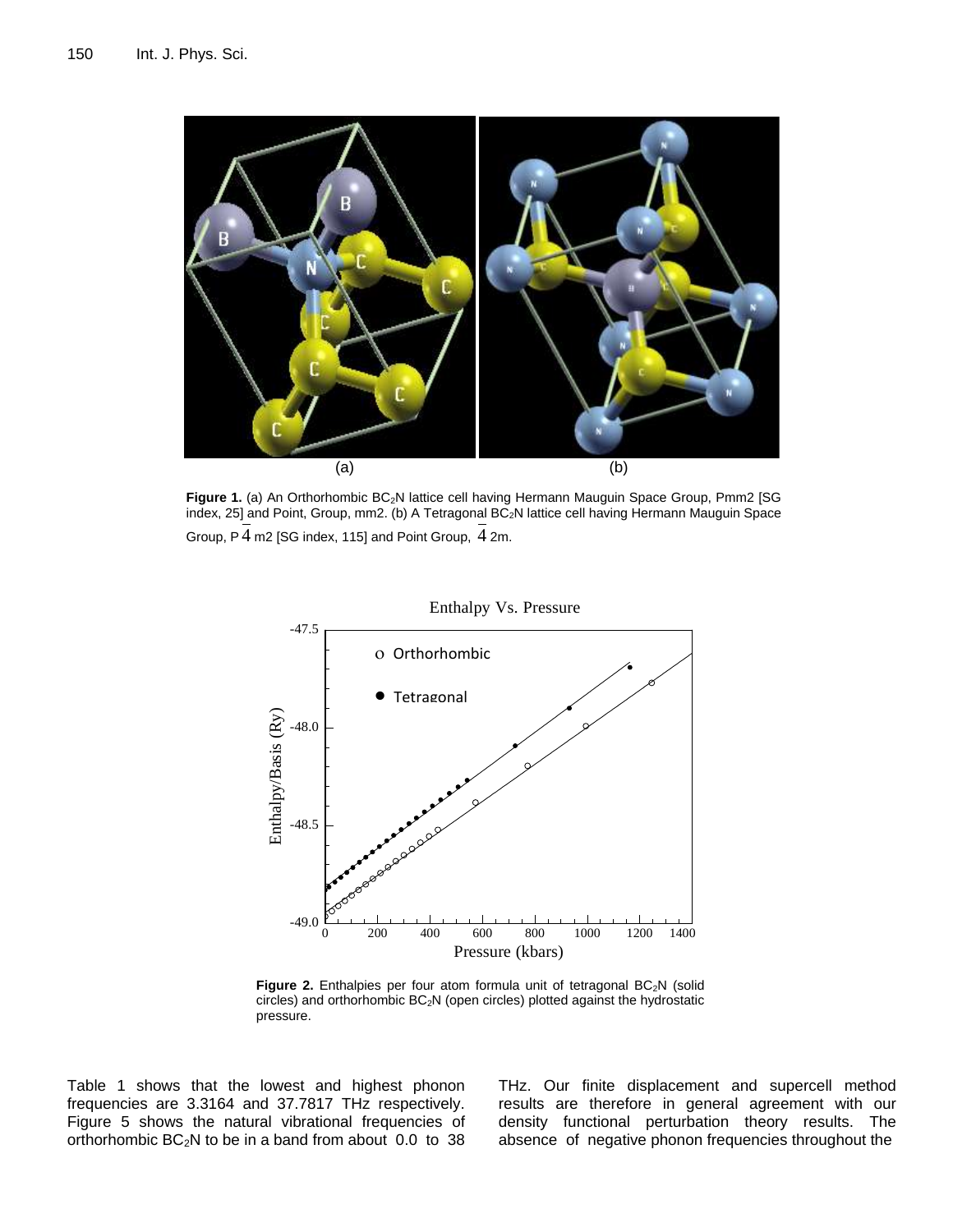

Figure 3. (a) Plots of the total energy against the volume per four atom formula unit of tetragonal BC<sub>2</sub>N (solid circles) and orthorhombic BC<sub>2</sub>N (open circles). (b) Plots of the total energy against the volume per atom of beta-tin (tetragonal) Ge (solid circles) and zinc-blende (cubic-diamond) Ge (open circles).

| Crystal structure and space group | <b>Orthorhombic Space Group, Pmm2</b><br>[SG index, 25] |           | Tetragonal Space Group, $P_1$ m2<br><b>ISG index, 1151</b> |           |
|-----------------------------------|---------------------------------------------------------|-----------|------------------------------------------------------------|-----------|
| <b>Frequency</b>                  | <b>THz</b>                                              | $cm^{-1}$ | <b>THz</b>                                                 | $cm^{-1}$ |
|                                   | 3.3164                                                  | 110.6     | $-4.3096$                                                  | $-143.8$  |
| 2                                 | 4.1544                                                  | 138.6     | $-3.1906$                                                  | $-106.4$  |
| 3                                 | 4.1544                                                  | 138.6     | 1.5641                                                     | 52.2      |
| 4                                 | 20.7874                                                 | 693.4     | 20.8932                                                    | 696.9     |
| 5                                 | 20.7874                                                 | 693.4     | 21.0983                                                    | 703.8     |
| 6                                 | 23.0547                                                 | 769.0     | 22,4309                                                    | 748.2     |
|                                   | 23.0547                                                 | 769.0     | 27.2039                                                    | 907.4     |
| 8                                 | 31.6981                                                 | 1057.3    | 30.5513                                                    | 1019.1    |
| 9                                 | 32.1565                                                 | 1072.6    | 33.9803                                                    | 1133.5    |
| 10                                | 35.5218                                                 | 1184.9    | 36.1939                                                    | 1207.3    |
| 11                                | 37.7817                                                 | 1260.3    | 37.1413                                                    | 1238.9    |
| 12                                | 37.7817                                                 | 1260.3    | 37.8533                                                    | 1262.7    |

**Table 1.** A table giving phonon results calculated at the Brillouin zone centers ( $\Gamma$  points).

Brillouin zone of the orthorhombic  $BC_2N$  lattice structure indicates that it is dynamically stable.

Since the orthorhombic structure was identified as being dynamically stable, it was further tested for mechanical stability. Table 2 shows the Elastic package (Golesorkhtabar et al., 2013) calculation results of the elastic stiffness and compliance constants. This structure had the lattice parameters,  $a = 4.791$  Bohr,  $b/a = 1.011$ and *c*/*a* = 1.436. No hydrostatic pressure was applied

during the determination of the elastic stiffness and compliance constants in Table 2.

Table 3 presents the eigenvalues of the stiffness matrix obtained by diagonalization using the Eigen (Guennebaud and Jacob, 2010) C++ template library for linear algebra. The Reuss and Voigt shear and bulk moduli are presented in Table 4. The value of the Universal Elastic Anisotropy Index, which was calculated using Equation (13), is also presented.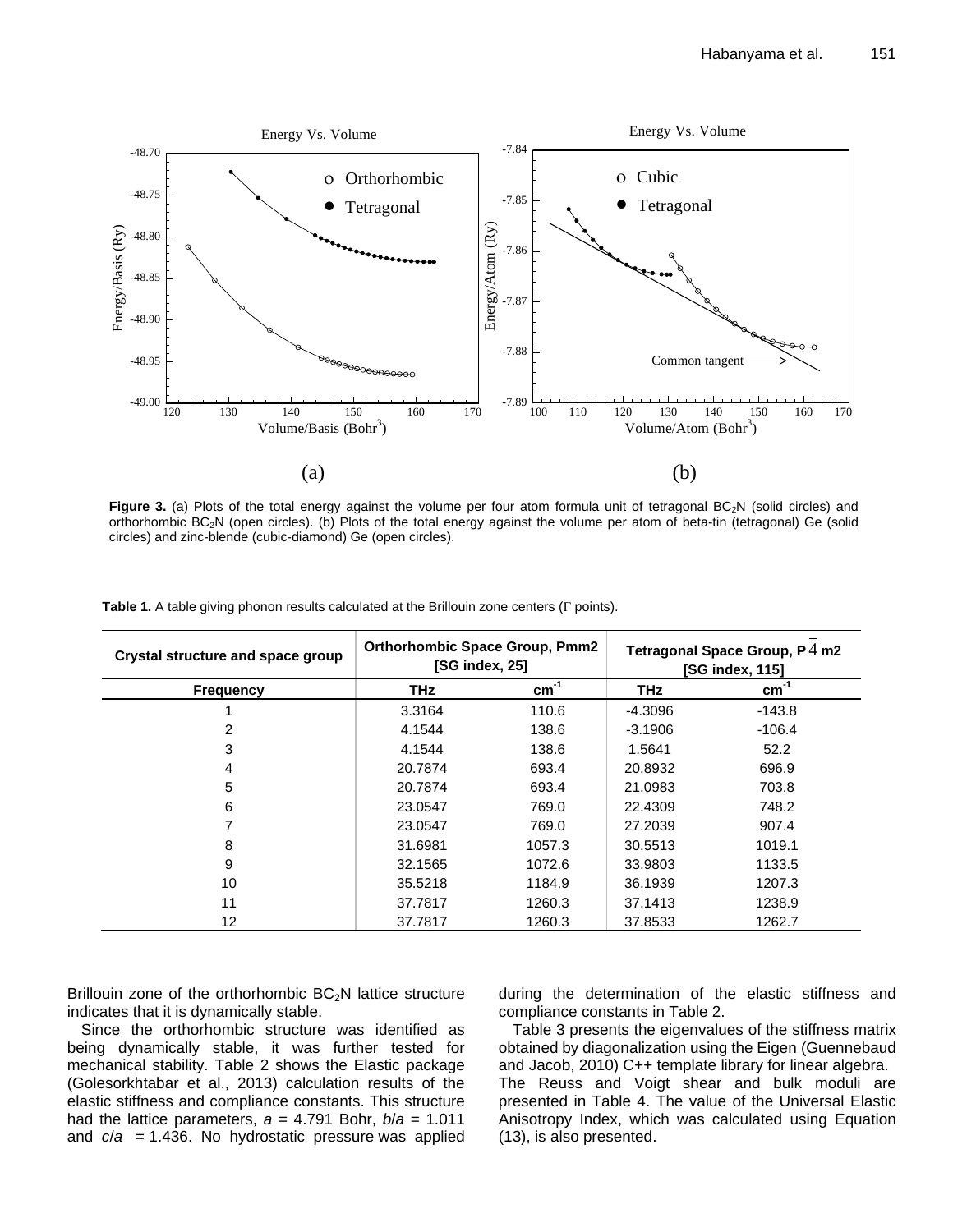

**Figure 4.** High symmetry points and lines of the simple orthorhombic Brillouin zone.



Figure 5. Dispersion curves for orthorhombic BC<sub>2</sub>N, with phonon frequencies calculated using the Phonopy software package.

Table 5 presents the Elastic package (Golesorkhtabar et al., 2013) calculated Hill values of the bulk, shear and Young moduli, for orthorhombic BC<sub>2</sub>N ( $o$ - BC<sub>2</sub>N). The values of the Poisson's and *B*/*G* ratios are also shown.

In order to study some electronic properties of  $o$ - BC<sub>2</sub>N, its electronic energy band structure was calculated along

the k-point path,  $\Gamma \rightarrow R \rightarrow Z \rightarrow T \rightarrow Y \rightarrow S \rightarrow \Gamma \rightarrow X$ . The high symmetry points and lines in the first Brillouin zone are as shown in Figure 4. The resulting energy band diagram, under zero hydrostatic applied pressure is shown in Figure 6. It should be made clear that the actual computed energy of the Fermi level, *E<sup>F</sup>* was 13.9497 eV.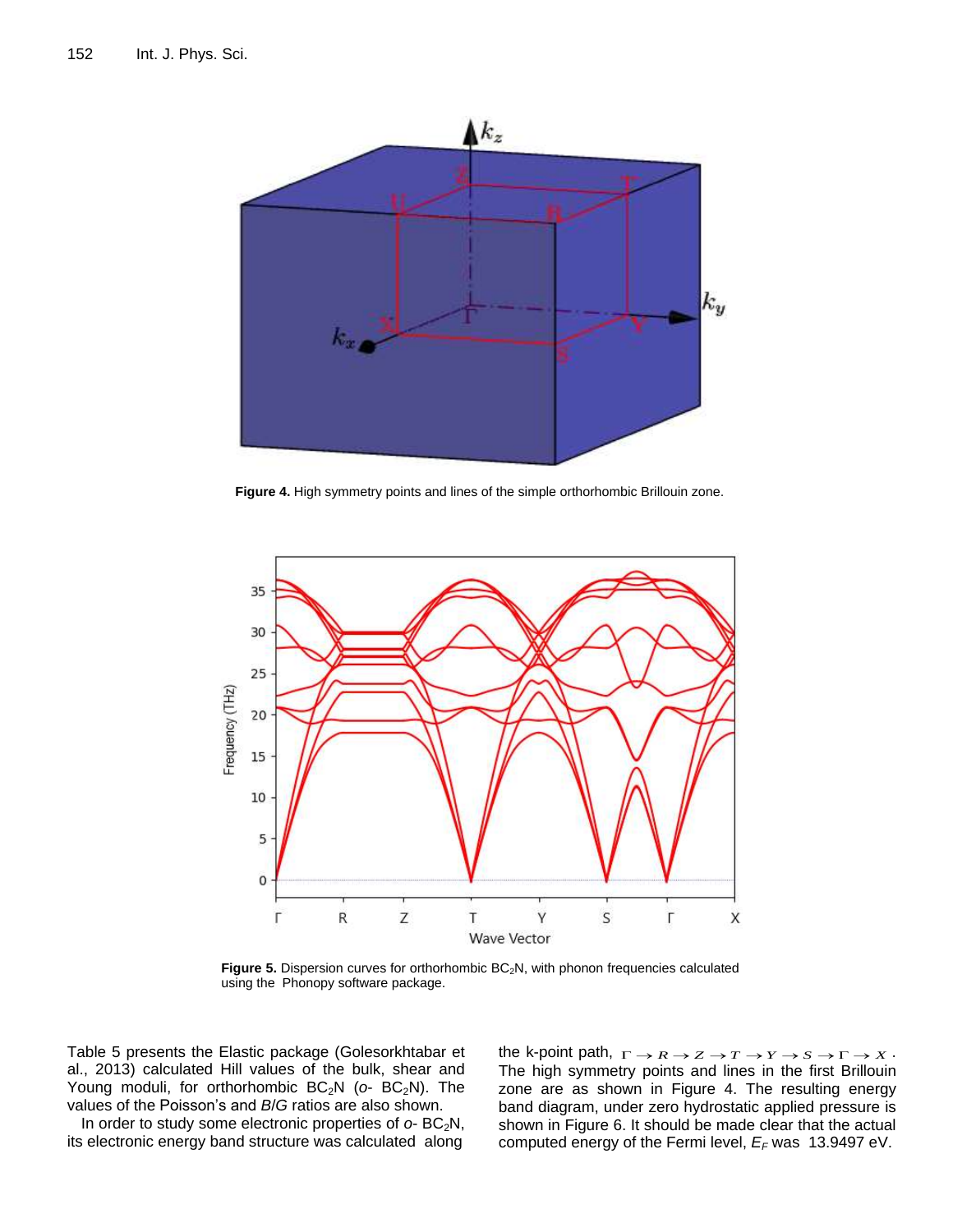| Stiffness matrix elements, $C_{ij}$ (GPa) and compliances, $S_{ij}$ (x10 <sup>-5</sup> GPa <sup>-1</sup> ) |          |          |          |          |          |          |                   |          |
|------------------------------------------------------------------------------------------------------------|----------|----------|----------|----------|----------|----------|-------------------|----------|
| $\mathcal{C}_{11}$                                                                                         | $C_{12}$ | $C_{13}$ | $C_{22}$ | $C_{23}$ | $C_{33}$ | C44      | $\mathbf{C}_{55}$ | $C_{66}$ |
| $S_{11}$                                                                                                   | $S_{12}$ | $S_{13}$ | $S_{22}$ | $S_{23}$ | $S_{33}$ | $S_{44}$ | $S_{55}$          | $S_{66}$ |
| 1031.7                                                                                                     | 20       | 141.1    | 908.2    | 131.8    | 873.5    | 401.4    | 475.5             | 367.5    |
| 99                                                                                                         | 0.4      | -16      | 113      | $-17$    | 120      | 249      | 210               | 272      |

**Table 2.** The only non-zero independent second order elastic constants for orthorhombic BC<sub>2</sub>N

**Table 3.** Resultant eigenvalues from the diagonalization of the stiffness matrix for orthorhombic  $BC_2N$ .

| S/N | Stiffness matrix, C <sub>ij</sub> (GPa) eigenvalues |
|-----|-----------------------------------------------------|
|     | 1147.9                                              |
| 2   | 939.9                                               |
| 3   | 725.6                                               |
| 4   | 401.4                                               |
| 5   | 475.5                                               |
| 6   | 367.5                                               |

Table 4. Computed Shear and bulk moduli for orthorhombic BC<sub>2</sub>N using the Reuss and Voigt methods along with presentation of the Universal Elastic Anisotropy Index.

| $B_V$ (GPa) | $B_R$ (GPa) | $G_V$ (GPa) | $G_R$ (GPa) | Universal Elastic Anisotropy Index, $A_U$ Percentage Anisotropy |      |
|-------------|-------------|-------------|-------------|-----------------------------------------------------------------|------|
| 377.70      | 376.61      | 416.92      | 410.79      | 0.0774                                                          | 774% |

**Table 5.** Orthorhombic BC2N averaged Hill values of the shear, bulk and Young moduli presented together with the *B*/*G* and Poisson's ratios.

| Bulk Modulus B (GPa) | Shear Modulus G (GPa) | Young Modulus E (GPa) | <b>B</b> /G | Poisson's Ratio. $\nu$ |
|----------------------|-----------------------|-----------------------|-------------|------------------------|
|                      | 413.86                | 909.06                | 0.91''      | ).10                   |

The energy axis in Figure 6 was shifted upwards by 13.9497 eV so as to place the Fermi level at the origin (*E*   $= 0$ ).

It was determined from the calculations that the material has an energy band gap of 1.731 eV when there is no applied hydrostatic pressure. This is a direct band gap as seen in Figure 6. The width of the band gap suggests that this is a semiconductor because semiconductors generally have a band gap energy, *E*<sup>g</sup>  $< 3.0$  eV.

In Figure  $7(a)$ , the energy of the 'bottom' edge of the conduction band, which is the lowest unoccupied energy level at temperature,  $T = 0$ , is plotted together with the energy of the 'top' edge of the valence band, which is the maximum occupied energy level at,  $T = 0$ , as a function of the applied pressure.

As pointed out earlier, the origin of the energy axis in Figure 6 is placed at the Fermi level,  $E_F$  however, in Figure 7(a) the origin is placed such that the Fermi level at zero pressure is at its actual computed value of

13.9497 eV. The lowest energy level of the conduction band at zero pressure,  $P = 0$  kbars, is 14.8152 eV and the highest level in the valance band at zero pressure is, 13.0842 eV, giving an energy band gap of 1.731 eV, at *P*  $= 0$  kbars. The energy difference between the two curves in Figure 7(a) gives the value of the band gap at each value of the applied pressure. Figure 7(b) shows the width of the energy band gap as a function of the applied pressure. Figure 7(b) shows that an increasing applied pressure results in a monotonic increase in the band gap. It is likely that as the applied pressure is increased, a saturation value for the band gap would eventually be arrived at, which is evident from the curvature of the graph.

# **DISCUSSION**

It is seen in Table 3 that the eigenvalues of the stiffness matrix,  $C_{ii}$  for orthorhombic  $BC_2N$  are all positive. This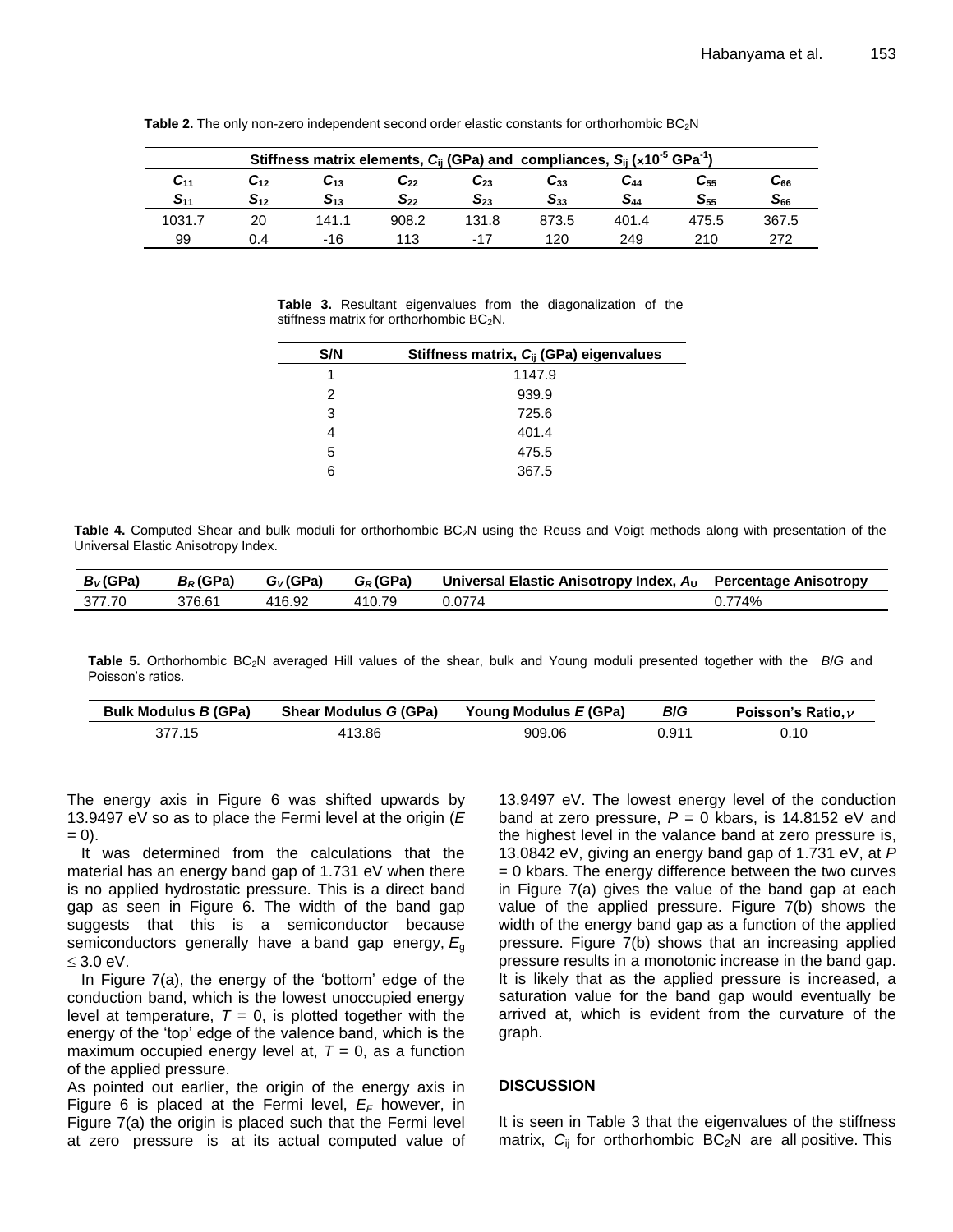

Figure 6. The orthorhombic BC<sub>2</sub>N electronic energy band structure, with no applied hydrostatic pressure. The energy axis is shifted upwards by 13.9497 eV so as to place the Fermi level at the origin (*E* = 0).



**Figure 7.** (a) Electronic energy at the bottom of the conduction band at temperature,  $T = 0$ , plotted together with that at the top of the valence band, against the applied pressure. (b) Graph of the energy band gap of  $o$ -BC<sub>2</sub>N as function of the hydrostatic pressure.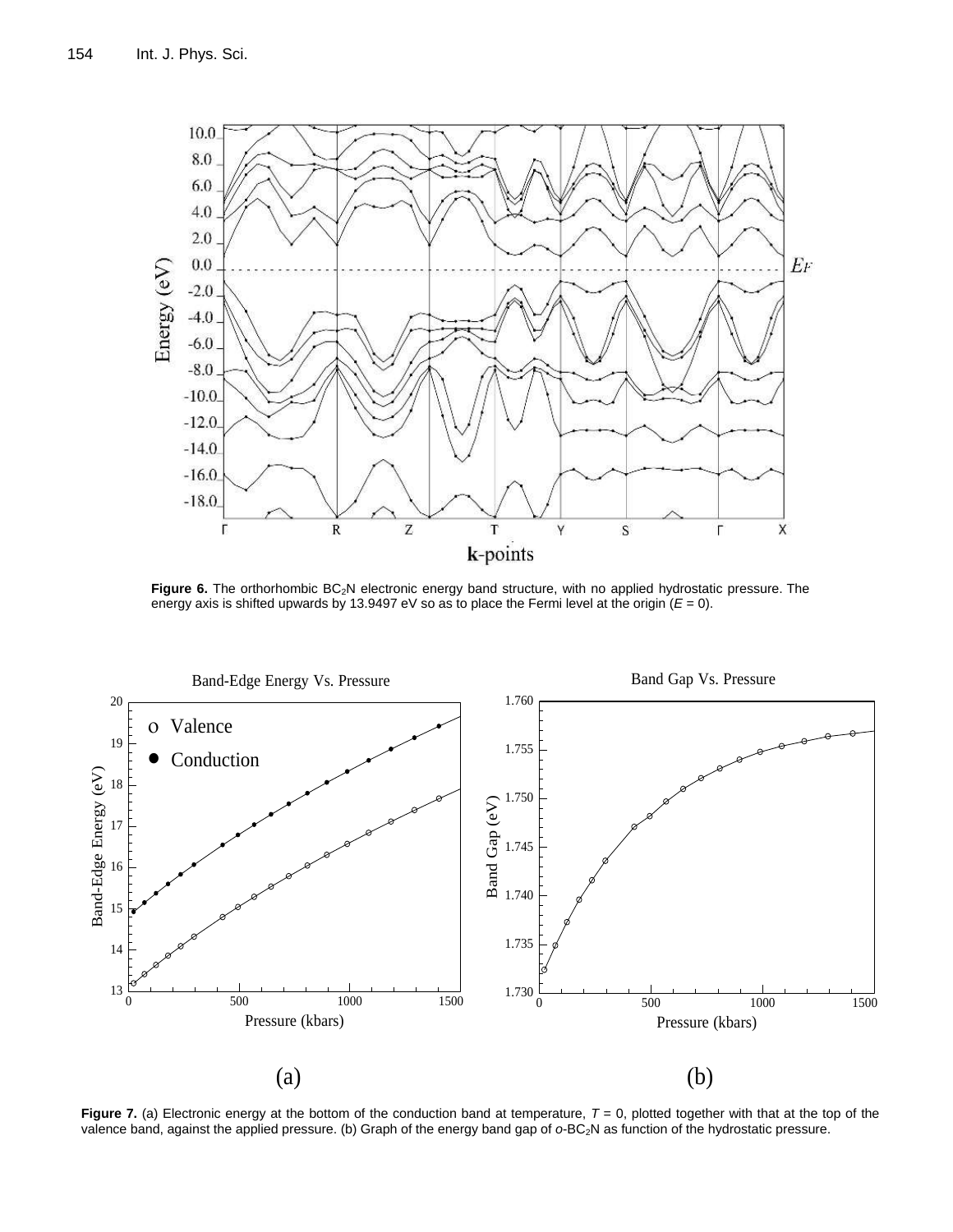$(a)$ 



**Figure 8.** (a) The 1s and 2s electrons are paired with opposite spins but the 2p electrons are unpaired. (b) A 2s electron shifts to the p level forming four hybrid  $sp^3$  orbitals with unpaired electrons.

fulfils the generic condition for mechanical stability. However, a specific and sufficient Born criterion (Born and Huang, 1954) for testing the mechanical stability of an orthorhombic structure was modified by Mouhat and Coudert (2014), as the inequality:

$$
C_{11}C_{22}C_{33} + 2C_{12}C_{13}C_{23} - C_{11}C_{23}^{2} - C_{22}C_{13}^{2} - C_{33}C_{12}^{2} > 0
$$
\n(14)

The results in Table 2 satisfy the Inequality (14), indicating that orthorhombic  $BC<sub>2</sub>N$  is mechanically stable.

The Universal Elastic Anisotropy Index of  $o$ -BC<sub>2</sub>N is,  $A_U$ = 0.774%, as seen in Table 4. This value, which is less than 1%, indicates that the degree of anisotropy of the material is such that its susceptibility to micro-cracks is low. This material is essentially isotropic in response to hydrostatic compression without shearing because its Voigt and Reuss bulk moduli are almost equal, that is, *B<sup>V</sup>*  $\approx$   $B_R$ . The ratio *B*/*G* reflects the brittleness of a material. According to Pugh (1954), the ratio, *B*/*G* is greater or equal to the value 1.75 for ductile materials and it is less than 1.75 for brittle materials. Orthorhombic  $BC_2N$  is therefore a brittle material with a *B*/*G* ratio of 0.911 as seen in Table 5.

Table 5 shows that the value of the Young modulus for *o*-BC2N is large. This elastic modulus relates a stress to the resulting strain in the same direction. Poisson's ratio gives an indication of the plasticity of a material. Table 5 presents a low value of the Poisson's ratio,  $v = 0.10$ , which indicates a relatively low level of plasticity. Table 5 also shows that the values of both the bulk and shear moduli of  $o$ -BC<sub>2</sub>N are large. Ultra-hard materials are known to have values of the bulk modulus exceeding 250 GPa (Lowther, 2000); hence o-BC<sub>2</sub>N is therefore a potentially super-hard material with a bulk modulus of about 377 GPa.

The carbon atoms in B-C-N materials possess  $sp<sup>3</sup>$ hybrid orbitals which facilitate the mechanism behind the ultra-hardness of these materials (Luo et al., 2007a, b). Figure 8(a) shows how electrons occupy the orbitals of the carbon atom. The diagram shows that the 1s and 2s electrons are paired with opposite spins but the 2p electrons are unpaired. Figure 8(b) shows the excited carbon atom electronic configuration during the synthesis of super-hard materials, where a 2s electron shifts to the p level forming four energetically similar mixed (hybrid)  $\sin^3$  orbitals with electrons that are not paired.

The  $sp<sup>3</sup>$  hybrid orbitals bond covalently with B, N and other C atoms in  $o$ -BC<sub>2</sub>N. These bonds are short, dense and directional, resulting in highly shear resistant 3 dimentional networks. This is the fundamental origin of the super-hardness of  $o$ -BC<sub>2</sub>N.

The pure hydrostatic strain which is created in high pressure experiments, such as those that use diamond anvil cells (DACs), causes a reduction in the distance between atoms which results in enhanced overlapping between the wave functions of neighboring atoms in a material. The valence electron states in  $BC<sub>2</sub>N$  are highly hybridized as explained earlier and the overlapping of electron orbitals due to the volume reduction can cause a charge transfer between s, p or d states in both the conduction and valence bands. This interaction between states in the conduction and valence bands causes the energies of the conduction or valence bands to be lowered or increased by unequal shifts at different symmetry points of the Brillouin zone. This results in a net decrease or increase of the band gap width at various values of hydrostatic pressure. Figure 7(b) shows that, in the case of  $o$ -BC<sub>2</sub>N, we observe a net increase in the width of the band gap as the pressure increases. The variation of the band gap with volume can be expressed in terms of the hydrostatic volume deformation potential, *a<sup>g</sup>* defined as (Dridi et al., 2002; Bouhafs et al., 2000)

$$
a_g = \frac{dE_g}{d\ln V},\tag{15}
$$

where, *Eg* is the band gap energy width and *V* the volume. This commonly used definition given in Equation (15) is actually a relative deformation potential between the bands involved as opposed to an absolute deformation potential

$$
a_i = \frac{dE_i}{d\ln V},\tag{16}
$$

of an energy state *E<sup>i</sup>* . The values for *a<sup>g</sup>* are difficult to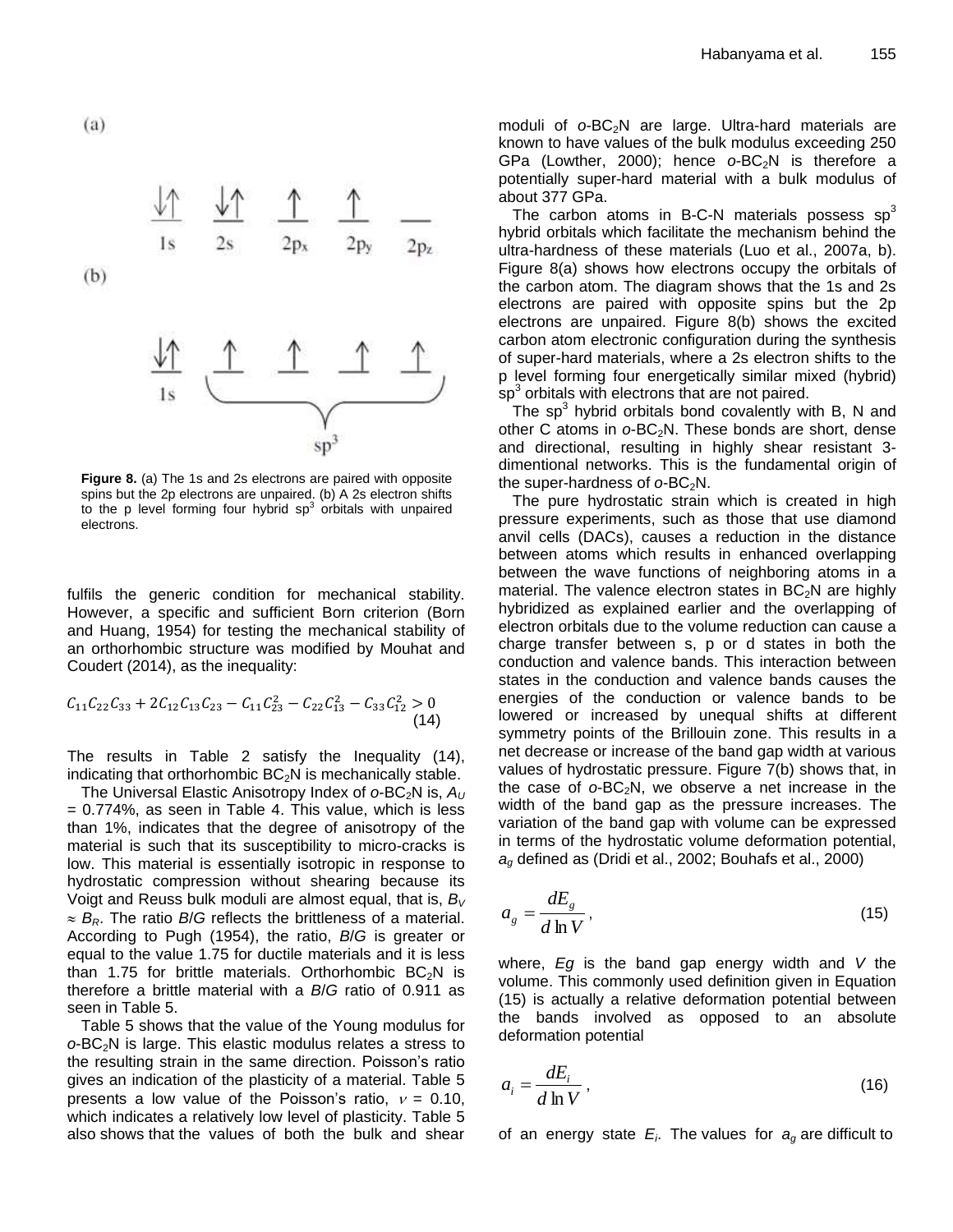obtain experimentally; only the pressure dependence of the energy gap is usually measured. It is therefore convenient to work with the pressure coefficient, d*Eg*/d*P*, which is related to the deformation potential through the bulk modulus, *B* as (Dridi et al., 2002; Bouhafs et al., 2000)

$$
a_g = -B \frac{dE_g}{dP} \,. \tag{17}
$$

This definition of the pressure coefficient is useful when the band gap,  $E_q$  varies linearly with the applied pressure. However, in nonlinear cases like that of our graph in Figure 7(b), we can extend the definition of pressure coefficients by fitting the data to an empirical quadratic function (Dridi et al., 2002; Bouhafs et al., 2000)

$$
E_g(P) = E_g(0) + \alpha P + \beta P^2,
$$
\n(18)

where, *Eg*(0) is the band gap with no applied hydrostatic pressure, the linear term,  $\alpha = dEg/dP$ , is the first-order pressure derivative, while the quadratic term,  $\beta = d^2$ *Eg*/d*P* 2 , is the second-order pressure derivative. The derivatives  $\alpha$  and  $\beta$  are both hydrostatic pressure coefficients. After fitting the data displayed in Figure 7(b) to the quadratic function in Equation (18), we get  $E_q(0) =$ 1.731 eV,  $\alpha = 3.688 \times 10^{-5}$  eV/kbar = 0.3688 meV/GPa and  $\beta$  = -1.436×10<sup>-8</sup> eV/kbar<sup>2</sup> = -1.436×10<sup>-5</sup> meV/GPa<sup>2</sup>.

# **Conclusion**

We studied two polymorphs of  $BC_2N$  with low Gibbs free energies. One with a primitive orthorhombic structure and Space Group, Pmm2, and the other with a primitive tetragonal structure and Space Group, P 4 m2. The only polymorph found to be both mechanically and dynamically stable was the orthorhombic BC<sub>2</sub>N (*o*-BC<sub>2</sub>N). As seen in Table 5, the bulk modulus of this material is much greater than 250 GPa. It is therefore expected to be super-hard (Lowther, 2000). Having a *B*/*G* value of 0.911,  $o$ -BC<sub>2</sub>N is a brittle material. It is seen in Table 4 that o-BC<sub>2</sub>N has a Universal Elastic Anisotropy Index of only 0.774%, meaning that it has a low degree of anisotropy indicating a low susceptibility to micro-cracks. The material has been shown to possess a direct band gap of 1.731 eV at zero applied pressure and is likely to be a semiconductor. The band gap increases monotonically with increased applied pressure and saturates to a value of around 1.756 eV at pressures greater than 1500 kbars. Two hydrostatic pressure coefficients were determined; the first-order pressure derivative  $\alpha$  was found to have a value of 0.3688 meV/GPa, while the second-order derivative,  $\beta$  was found to be  $-1.436 \times 10^{-5}$  meV/GPa<sup>2</sup>. Orthorhombic BC<sub>2</sub>N is

expected to be a more suitable semiconductor for high pressure applications than silicon and germanium because unlike Si and Ge it is not likely to undergo any pressure induced phase transitions, as demonstrated by Figures 2 and 3.

### **CONFLICT OF INTERESTS**

The authors have not declared any conflict of interests.

## **ACKNOWLEDGEMENTS**

The authors gratefully appreciate the institutional support provided by the Mukuba and Copperbelt Universities in terms of computational facilities.

#### **REFERENCES**

- Baroni S, Giannozzi P, Testa A (1987). Greens-function approach to linear response in solids Physical Review Letters 58:1861.
- Born M, Huang K (1954). Dynamics Theory of Crystal Lattices, Oxford University Press.
- Bouhafs B, Aourag H, Certier M (2000). Trends in band-gap pressure coefficients in boron compounds BP, BAs and BSb Journal of Physics: Condensed Matter 12:5655.
- Clerc DG (1999). Ab initio elastic properties of diamond-like materials: electronic factors that determine a high bulk modulus Journal of Physics and Chemistry of Solids 60:103.
- Dridi Z, Bouhafs B, Ruterana P (2002). Pressure dependence of energy band gaps for  $\mathsf{Al}_xGa_{1-x}N$ ,  $\mathsf{In}_xGa_{1-x}N$  and  $\mathsf{In}_x\mathsf{Al}_{1-x}N$ . New Journal of Physics 4(94):1-94.15.
- Gao FM, He JL, Wu ED, Liu SM, Yu DL, Li DC, Zhang SY, Tian YJ (2003). Hardness of Covalent Crystals Physical Review Letters 91:015502.
- Gao Y, Wu Y, Huang Q, Ma M, Pan Y, Xiong M, Li Z, Zhao Z, He J, Yu D (2017). Superhard sp2-sp3 hybridized BC2N: A 3D crystal with 1D and 2D alternate metallicity Journal of Applied Physics. 121: 225103.
- Gao Y, Wu Y, Huang Q, Ma M, Pan Y, Xiong M, Li Z, Zhao Z, He J, Yu D (2018). First principles studies of superhard BC6N phases with unexpected 1D metallicity. Computational Materials Science 148:157.
- Gao B, Gao P, Lu S, Lv J, Wang Y, Ma Y (2019). Interface structure prediction via CALYPSO method Science Bulletin 64:301.
- Giannozzi P, de Gironcoli S, Pavone P, Baroni S (1991). Ab initio calculation of phonon dispersions in semiconductors Physical Review B 43:7231.
- Giannozzi P, Baroni S, Bonini N, Calandra M, Car R, Cavazzoni C, Ceresoli D, Chiarotti GI, Cococcioni M, Dabo I, Dal Corso A, de Gironcoli S, Fabris S, Fratesi G, Gebauer R, Gerstmann U, Gougoussis C, Kokalj A, Lazzeri M, Martin-Samos I, Marzari N, Mauri F, Mazzarello R, Paolini S, Pasquarello A, Paulatto I, Sbraccia C, Scandolo S, Sclauzero G, Seitsonen AP, Smogunov A, Umari P, Wentzcovitch RM (2009). QUANTUM ESPRESSO: a modular and open-source software project for quantum simulations of materials Journal of Physics: Condensed Matter 21:395502.
- Golesorkhtabar R, Pavone P, Spitaler J, Puschnig P, Draxl C (2013). ElaStic: A tool for calculating second-order elastic constants from first principles Computer Physics Communications 184: 1861.
- Guennebaud G, Jacob B (2010). Eigen v3, http://eigen.tuxfamily.org/.
- Guo XJ, Liu ZY, Luo XG, Yu DL, He JL, Tian YJ, Sun J, Wang HT (2007). Theoretical hardness of the cubic BC2N. Diamond and Related Materials 16:526.
- Guo X, Li L, Liu Z, Yu D, He J, Liu R, Xu B, Tian Y, Wang HT (2008). Hardness of covalent compounds: Roles of metallic component and  $d$ valence electrons Journal of Applied Physics 104:023503.